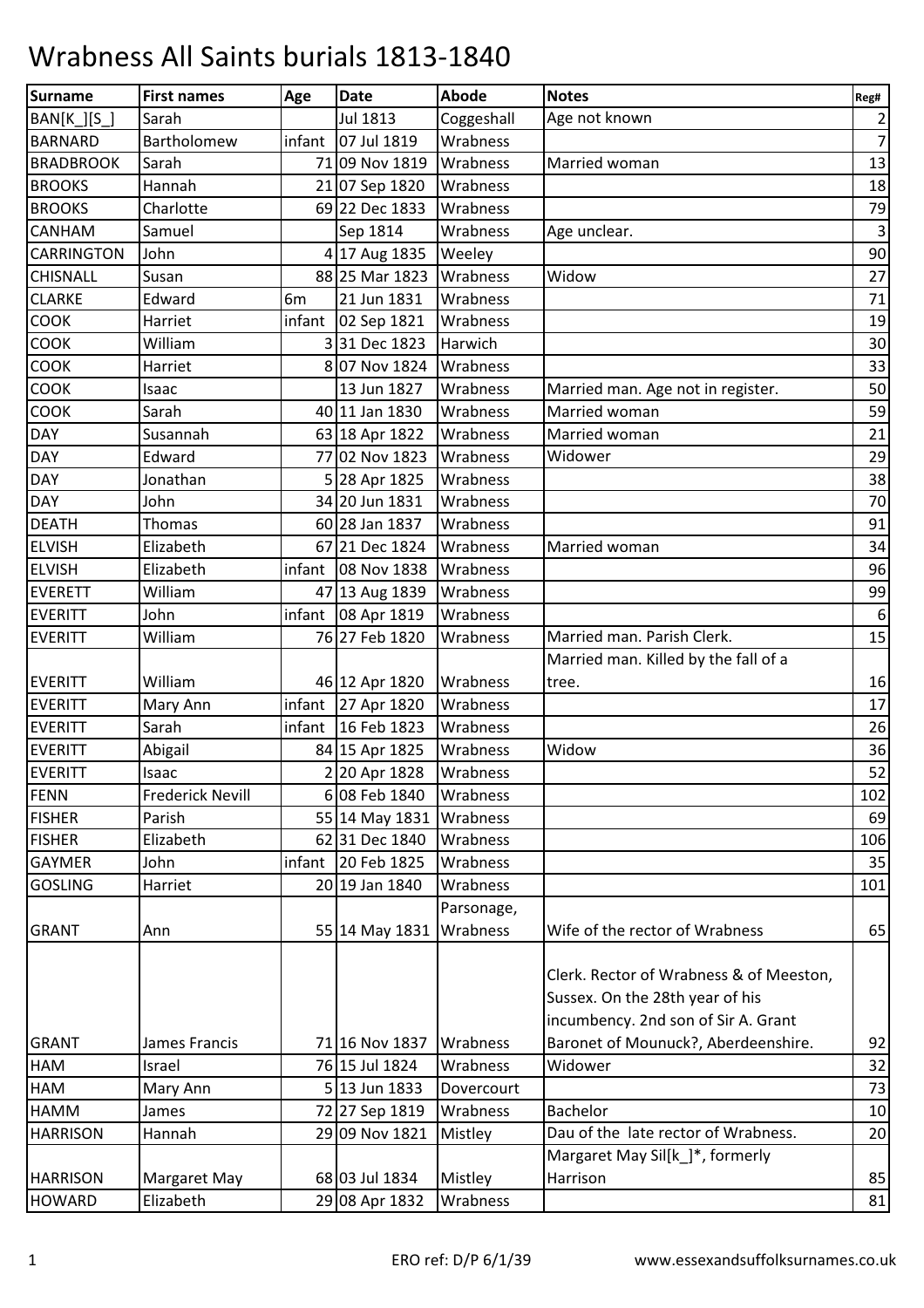## Wrabness All Saints burials 1813-1840

| Surname           | <b>First names</b>       | Age             | <b>Date</b>             | <b>Abode</b>  | <b>Notes</b>           | Reg#           |
|-------------------|--------------------------|-----------------|-------------------------|---------------|------------------------|----------------|
| <b>HURRELL</b>    | Susannah                 |                 | 48 30 Aug 1838          | Wrabness      |                        | 95             |
| <b>JENNINGS</b>   | Isaac                    | 10 <sub>m</sub> | 08 Feb 1835             | Wrabness      |                        | 87             |
| <b>JENNINGS</b>   | Maria                    | infant          | 14 Mar 1839             | Wrabness      |                        | 97             |
| <b>KING</b>       | Charlotte                | infant          | 30 Nov 1818             | Wrabness      |                        | $\overline{5}$ |
| <b>KING</b>       | Charlotte                | infant          | 23 Jun 1822             | Wrabness      |                        | 22             |
| <b>LAMBERT</b>    | William                  |                 | 3 21 Apr 1825           | Wrabness      |                        | 37             |
| <b>LAMBERT</b>    | John                     |                 | 27 02 May 1827          | Little Oakley | Married man            | 49             |
| <b>LAMBERT</b>    | Eli                      | infant          | 19 Jun 1828             | Ramsey        |                        | 54             |
| <b>LAMBERT</b>    | John                     | infant          | 12 Apr 1829             | Wrabness      |                        | 56             |
| <b>LAMBERT</b>    | William                  |                 | 41 11 Sep 1831          | Wrabness      |                        | 78             |
| <b>LAWRENCE</b>   | Mary                     |                 | 41 20 Oct 1819          | Wrabness      | Married woman          | 12             |
| <b>LAWRENCE</b>   | John                     | infant          | 04 Mar 1830             | Wrabness      |                        | 61             |
| <b>LIMMER</b>     | Sarah                    |                 | 59 07 Jul 1835          | Wrabness      |                        | 89             |
| <b>LOWNDES</b>    | <b>Charlotte Paskell</b> |                 | 23 10 Dec 1826          | Wrabness      |                        | 45             |
| <b>LOWNDES</b>    | Ann                      |                 | 51 27 Apr 1827          | Wrabness      |                        | 48             |
| <b>MAY</b>        | John                     |                 | Jul 1813                | Wrabness      | Age not known          | $\mathbf{1}$   |
| MILBANK           | Frances                  |                 | 64 24 Feb 1829          | Wrabness      | Married woman          | 55             |
| <b>OSBORNE</b>    | Elizabeth                |                 | 45 02 Jun 1828          | Wrabness      | Married woman          | 53             |
| <b>OSBORNE</b>    | Rachel                   |                 | 45 28 Jun 1833          | Wrabness      |                        | 80             |
| <b>OSBORNE</b>    | John                     |                 | 25 Dec 1834             | Wrabness      | Age not in register.   | 86             |
| <b>PASKEL</b>     | John                     |                 | 231 Jul 1833            | Wrabness      |                        | 74             |
| <b>PASKELL</b>    | William                  |                 | 74 02 Apr 1834          | Wrabness      | Shopkeeper             | 83             |
| <b>PEAKE</b>      | Ann                      |                 | 82 14 Aug 1829          | Wrabness      | Widow                  | 58             |
| <b>PORTER</b>     | Hannah                   |                 | 35 08 Oct 1819          | Wrabness      | Married woman          | 11             |
| <b>PORTER</b>     | Elizabeth                | infant          | 13 Jun 1822             | Wrabness      |                        | 25             |
| <b>PORTER</b>     | John                     |                 | 2 06 Feb 1824           | Wrabness      |                        | 31             |
| <b>PORTER</b>     | William                  |                 | 3 22 Sep 1826           | Wrabness      |                        | 43             |
| <b>PORTER</b>     | James                    |                 | infant 22 Sep $1826$    | Wrabness      |                        | 44             |
| <b>PORTER</b>     | William                  |                 | 24 11 Jun 1830          | Wrabness      |                        | 62             |
| <b>PORTER</b>     | William                  |                 | 4 18 Aug 1838           | Wrabness      |                        | 76             |
| <b>PORTER</b>     | Philip                   | infant          | 28 Mar 1833             | Wrabness      |                        | 77             |
| <b>PORTER</b>     | Eli                      | 4m              | 12 Apr 1832             | Wrabness      |                        | 82             |
| <b>PORTER</b>     | Mary                     |                 | 38 09 Aug 1838          | Wrabness      |                        | 94             |
| <b>PORTER</b>     | Paul                     |                 | 30 20 Dec 1840          | Wrabness      |                        | 105            |
| <b>QUILTER</b>    | James                    |                 | 55 21 Sep 1818          | Wrabness      | Farmer. Single man.    | 4              |
| <b>QUILTER</b>    | Rebecca                  |                 | 76 08 May 1834 Wrabness |               | Farmer                 | 84             |
| <b>QUILTER</b>    | Joseph                   |                 | 72 31 Mar 1839          | Wrabness      |                        | 98             |
| RICHARDSON        | John                     |                 | 44 03 Jul 1822          | Wrabness      | Gentleman. Married man | 23             |
| <b>RICHARDSON</b> | John                     |                 | 27 13 May 1831          | Wrabness      |                        | 68             |
| <b>RICHARDSON</b> | Elizabeth                |                 | 66 19 Aug 1835          | Wrabness      |                        | 88             |
| <b>RICHARDSON</b> | Frances Ellen            |                 | 17 13 Nov 1840          | Wrabness      |                        | 104            |
| <b>ROSE</b>       | James                    | infant          | 07 Jul 1822             | Wrabness      |                        | 24             |
| <b>ROSE</b>       | Robert                   |                 | 46 25 Sep 1825          | Wrabness      | Married man            | 40             |
| <b>ROSE</b>       | Harriet                  |                 | infant 25 Sep 1825      | Wrabness      |                        | 41             |
| <b>ROWLAND</b>    | William                  |                 | 75 19 Mar 1827          | Wrabness      | Widow                  | 46             |
| <b>ROWLAND</b>    | Emily                    | 3m              | 01 Aug 1833             | Wrabness      |                        | 75             |
| <b>ROWLAND</b>    | Emma                     | 4m              | 13 Dec 1839             | Wrabness      |                        | 100            |
| <b>SALLOWS</b>    | Samuel                   |                 | 74 14 Apr 1823          | Wrabness      | Widower                | 28             |
| SANSUM            | Alice                    |                 | 4 14 Sep 1831           | Dovercourt    |                        | 72             |